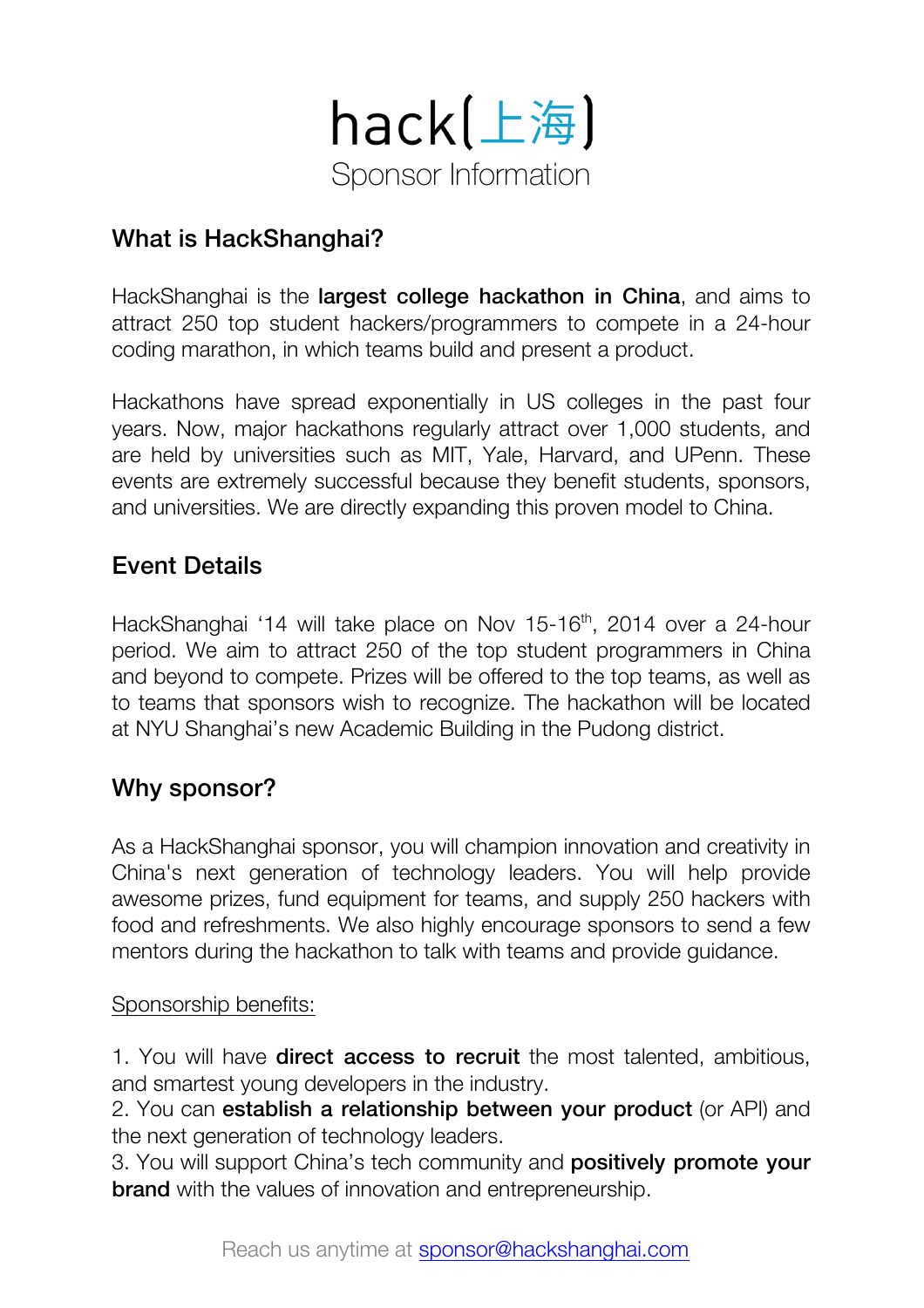# Sponsorship Table

| <b>Tiers</b>                         | Startup*     | <b>Silver</b>  | Gold           | <b>Title Sponsor</b> |  |  |  |
|--------------------------------------|--------------|----------------|----------------|----------------------|--|--|--|
| Sponsorship Amount                   | ¥5000        | ¥10000         | ¥25000         | ¥50000               |  |  |  |
| General                              |              |                |                |                      |  |  |  |
| Company mentors/reps on-site         | 2 (required) | $\overline{4}$ | 8              | 10                   |  |  |  |
| Sponsor table near hacking area      | $\checkmark$ | $\checkmark$   | $\checkmark$   | $\checkmark$         |  |  |  |
| Can award branded prize              |              | $\checkmark$   | ✓              | ✓                    |  |  |  |
| Tech/API talk during hackathon       | (limited)    | (limited)      | 30 min         | 1 hour               |  |  |  |
| Opening Ceremony demo/talk           | (limited)    | (limited)      | 3 min          | 10 min               |  |  |  |
| Award Ceremony talk                  |              |                | 2 min          | 3 min                |  |  |  |
| Private room during event            |              |                | $\checkmark$   | $\checkmark$         |  |  |  |
| "HackShanghai co-hosted by you"      |              |                |                | $\checkmark$         |  |  |  |
| <b>Recruiting</b>                    |              |                |                |                      |  |  |  |
| Distribute recruiting materials      | $\checkmark$ | $\checkmark$   | $\checkmark$   | $\checkmark$         |  |  |  |
| Access to participant resumes        | (limited)    | $\checkmark$   | ✓              | $\checkmark$         |  |  |  |
| Recruiters on-site                   |              | $\mathbf{2}$   | $\overline{4}$ | 8                    |  |  |  |
| Interviews on-site (in private room) |              |                | ✓              | ✓                    |  |  |  |
| <b>Marketing</b>                     |              |                |                |                      |  |  |  |
| Distribute swag to hackers           | $\checkmark$ | ✓              | $\checkmark$   | ✓                    |  |  |  |
| Thanked in sponsor video             | $\checkmark$ | $\checkmark$   | ✓              | ✓                    |  |  |  |
| Logo displayed on website            | $\checkmark$ | ✓              | $\checkmark$   | $\checkmark$         |  |  |  |
| Logo on HackShanghai t-shirt         |              | ✓              | ✓              | ✓                    |  |  |  |
| Large company banners on-site        |              | $\checkmark$   | ✓              | $\checkmark$         |  |  |  |

\* We are offering a limited number of discounted sponsorships for startups.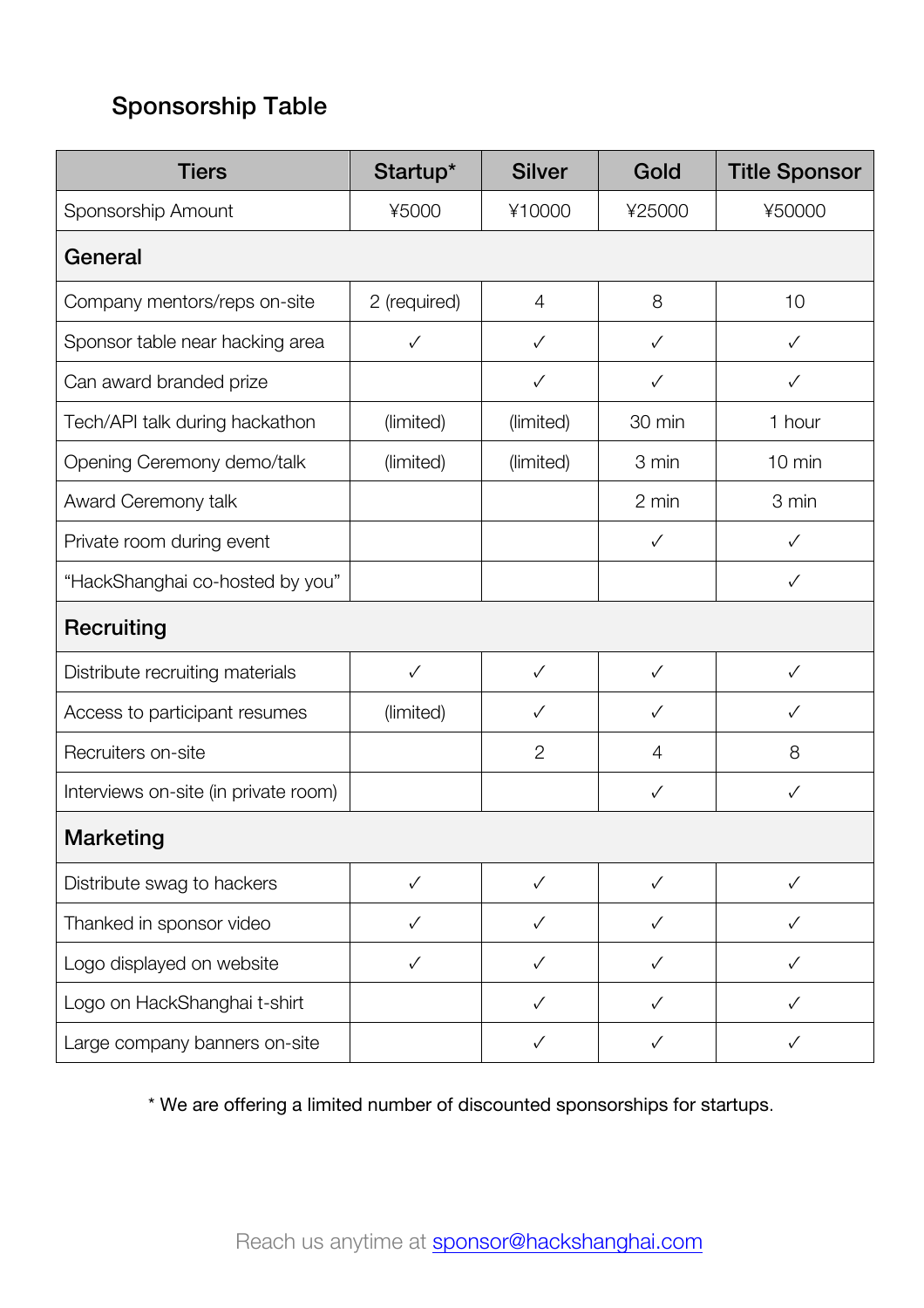

### 关于创客上海

创客上海是中国地区规模最大的、面向大学生群体的创客马拉松;吸引来自全 中国最优秀的 250 名大学生创客、编程人员在二十四小时内完成一次马拉松式 的编程大赛,创造并且向评委展示一件产品。

在过去的四年里,创客马拉松活动在美国的大学里广为流行。如今,每年由麻 省理工大学、耶鲁大学、哈佛大学和宾夕法尼亚大学等知名学府举办的创客马 拉松活动吸引超过 1000 名优秀学子参与。这类活动对学生、赞助商以及大学 本身都有很多益处,取得了巨大的成功。现在,上海纽约大学的团队将这一体 系十分成熟的创客马拉松带入中国。

#### 活动细节

创客上海将于 2014 年 11 月 15-16 日在上海纽约大学位于浦东陆家嘴的校区隆 重举办。我们的活动将吸引来自中国以及其他国家和地区的 250 名优秀学生编 程爱好者参与。比赛奖品将被授予给作品最优秀并为赞助商所认可的队伍。创 客马拉松将于上海市浦东新区 世纪大道 1555 号上海纽约大学学术楼举办。

#### 为什么赞助我们?

作为创客上海的赞助商,您将积极促进未来的科技领域的灵感与创新。您将为 我们提供比赛奖品、比赛设备以及对参赛者的支持。我们也非常欢迎一些来自 赞助商集团的导师为我们的参赛选手沟通、交流、提供帮助。

#### (赞助商效益)

1 您能够直接接触到并聘用中国行业内最聪明、最有才华、最有发展潜力的大 学生,并与他们进行近距离、深层次的交流。

2 您能够与下一代高科技领域的年轻领袖建立联系,这对发展您公司的未来发 展以及产品竞争力的提升都大有裨益。

3 您将支持中国高科技行业的未来发展,与中国国内规模最大、最有影响力的 大学生创客马拉松合作;在亚洲金融中心上海陆家嘴展露您品牌的实力,也对